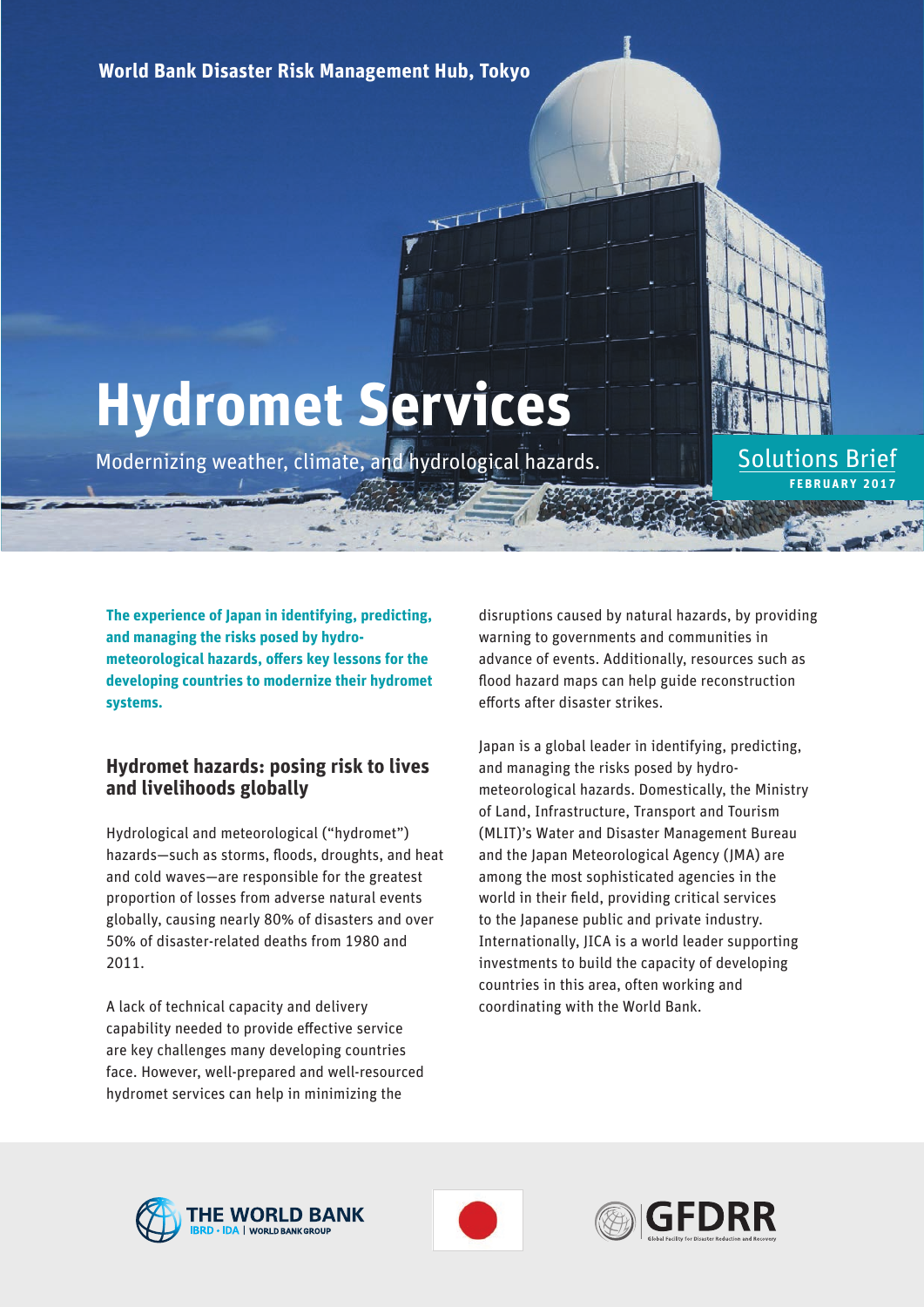## **A knowledge base to enable natural disaster preparedness**

To support the needs of developing countries in establishing a modernized hydromet service, the Japan - World Bank Program for Mainstreaming Disaster Risk Management in Developing Countries commissioned two comprehensive background papers and a related summary report.

#### **These reports:**

- Contribute to a growing knowledge base on how to avoid uncoordinated investments in the hydrological and meteorological services sector;
- Outline some lessons learned from Japan's experience in modernizing hydromet services, in terms of changes in legal and institutional arrangements over time, advances in technology, and the reforming influence of major natural disasters;
- Provide a foundation for policymakers, decisionmakers, and other stakeholders to understand the fundamental elements of weather, climate, and hydrological services in Japan;
- Support efforts to map priorities for potential international cooperation for developing countries in modernizing their national meteorological and hydrological services (NMHSs); and
- Describe the role of regional and global structures and frameworks such as the World Meteorological Organizations (WMO) and the Global Framework for Climate Services within the hydromet space.



# **Modernizing hydromet services in developing countries: lessons from the Japanese experience**

Japan has one of the world's more advanced hydromet services programs. The country's experience offers some historical perspectives on choices developing countries can make when embarking on their own hydromet service development efforts. Its model is an example of a modern system with strong government involvement and institutional governance. Additionally, Japan's comprehensive multi-hazard approach that covers weather, climate, ocean-related, and terrestrial services has been developed over the course of more than a century, and applied and refined after disaster events such as the 2011 Great East Japan Earthquake, strong typhoon landfalls, and volcanic eruption.

Using a three-component framework for large-scale modernization, the reports support developing countries seeking to undertake: (i) institutional strengthening; (ii) the modernization of systems; and (iii) enhanced service delivery. Toward these goals, key lessons from Japan's experience include:

### **1. The modernization of hydromet services requires**  long-term step-by-step efforts, which should be anchored to well-defined medium- and long-term **strategies.**

Hydromet strategies should take into consideration science and technology, as well as available financial and human resources. Thorough strategic planning is a continuous and iterative process. Special attention should be paid to opportunities to reexamine and revise these strategies immediately after major disasters, as such events usually offer valuable lessons on gaps in systems or services. If funding support for NMHSs comes from multiple sources, well-defined strategies should also facilitate coordination among donors.

**L**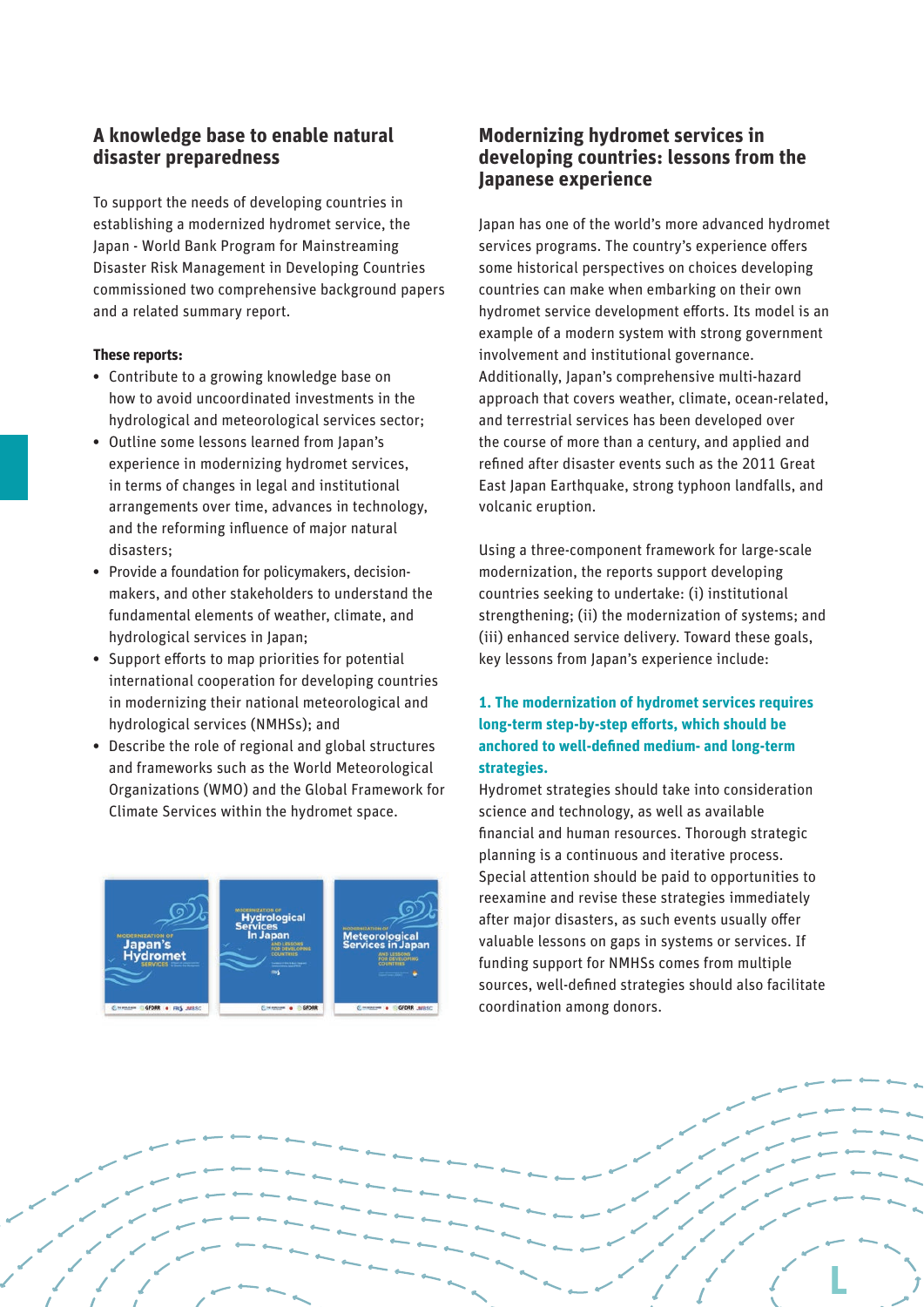#### **2. Legal and regulatory frameworks should clearly define the roles and resp onsibilities of NMHSs, as well as those of public and private sector stakeholders who provide meteorological, hydrological, and early warning services.**

Effective early warning systems require good coordination among stakeholders, clearly defined roles and responsibilities, and streamlined operational procedures to ensure timely delivery of actionable messages to all residents at risk, and to avoid multiple and contradicting warnings. To promote these effective systems, national law(s) should clearly define the NMHSs as the single authoritative voice for warning services, and effective regulatory framework and standard operational procedures should be in place.

#### **3. The design and development of hydrological regulatory frameworks in developing countries should be fully aligned with, and where possible fully included within, integrated water resources management (IWRM).**

In Japan, hydrological services have evolved as an integral part of IWRM. IWRM is a target of the United Nation's Sustainable Development Goal to ensure access to water and sanitation, and is being enhanced through a river basin approach around the world.

#### **4. Sound meteorological, seismic, and hydrological observation and data management systems are a prerequisite for any associated services. An open data policy supports broader use of these systems, as well as higher value data for communities.**

Maintaining and operating robust, sustainable, quality-assured, and user-oriented observation systems are critical for successful hydromet services. Observation systems should use instruments with a high degree of traceability within national, regional, and global meteorological and hydrological communities, and with adequate maintenance mechanisms in place.

In Japan, the Meteorological Agency has established data sharing arrangements through the Japan Meteorological Business Support Center to facilitate and ensure the broader use of meteorological and hydrological data. The Foundation of River & Basin Integrated Communications uses data from the River Authorities.

**5. A backup of hydrology and meteorology systemsand-services hub is essential for business continuity.** In modern NMHSs, it is important to have a level of redundancy in systems to ensure the functioning of emergency services (such as typhoon warnings) and some aviation services at a minimum.

This dual form of redundancy is extremely effective in case of earthquake, fire, power loss, pandemic, or other disaster. In developing countries, there should be a geographically separated "second" services center that can operate the most basic emergency services. This should include duplicative observations, ICT, and minimal services for "hot" rapid activation.

**6. User-oriented, risk-based, and seamless early warning services should be established and advanced in close cooperation with relevant authorities and the public. Maintaining and testing institutional arrangements is key to an effective hydromet service.** 

Some disasters result from a complex combination of numerous natural hazard events. Thus, effective preparation and management requires a comprehensive multi-hazard approach through collaboration with multiple stakeholders, including water authorities, disaster management agencies, and local government.

 $\overline{\phantom{a}}$ 

**H**